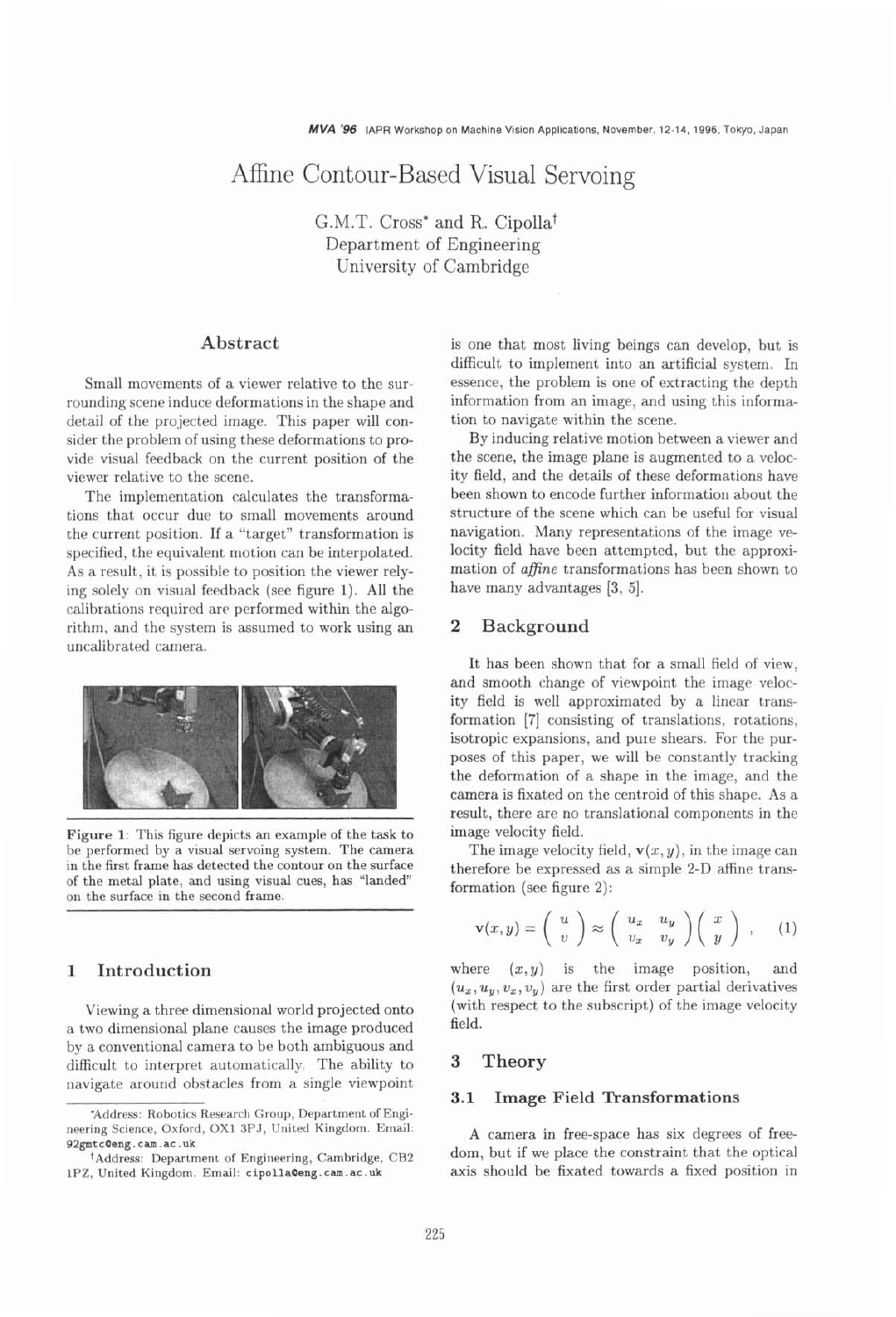

**Figure 2:** An affine transformation is a linear combination of a) rotations (defined by one angle in 2D), b) isotropic expansions (defined by one scale factor), and c) shears (defined by an axis, and a scale factor).

the scene, the coordinate system is reduced to four dimensions. For the purposes of this paper, we shall define the coordinate system as in figure 3.



**Figure 3:** The camera coordinate system used in section 3.1 for a camera fixated on a point in the scene specifies three angle rotations,  $\omega_1$ ,  $\omega_2$  and  $\omega_3$ , and a depth scale factor, d.

Any motion of the camera in one of these four independent directions induces deformations of the image, and therefore an image velocity field can be constructed. The requirement that the camera remains fixated on a point in the scene ensures that the velocity field does not contain any translational component (as in equation (I)), and therefore has four degrees of freedom which correspond to the four degrees of freedom of the viewing camera.

#### **3.2 Transformation Field Calibration**

Following on from the previous section, the camera can make small movements in each of its four axes and record the transformations that take place in the image field. As an example, the effect of "rolling" about the  $\omega_3$ -axis is a rotation in the image plane, whilst a change of relative depth,  $d$ , induces an isotropic expansion.

Each of these perturbations will induce an image plane transformation, and four such transformations

complete the parameterisation. These transformations can be expressed as 2-D matrices as in equation (1):  $\mathbf{T}_{\omega_1}, \mathbf{T}_{\omega_2}, \mathbf{T}_{\omega_3}$ , and  $\mathbf{T}_d$  where the subscript references the axis in which the motion was made. As the movements of the camera are independent, it is clear that these matrices are non-singular (moving the camera back inverses the transformation) and associative (the order of the movements is not important, as the axes are independent) under multiplication.

If we now assume that the transformation field is linear for small perturbations of the camera, it can be inferred that, for example, three movements each causing a transformation T will result in an overall transformation  $T^3$ . Further, a transformation in the  $\omega_1$  direction followed by a transformation in the  $\omega_2$  direction will induce an overall transformation of  $T_{\omega_1} T_{\omega_2}$ . A general movement of the camera given by the four dimensional vector,  $(\Delta \omega_1, \Delta \omega_2, \Delta \omega_3, \Delta d)$ , will induce a transformation, **7,** where

$$
\mathcal{F}(\Delta\omega_1,\Delta\omega_2,\Delta\omega_3,\Delta d)=\left(T\omega_1\right)^{\Delta\omega_1}\left(T\omega_2\right)^{\Delta\omega_2}\left(T\omega_3\right)^{\Delta\omega_3}\left(T_d\right)^{\Delta d}\label{eq:flux}
$$

# **3.3 Visual Feedback**

Within the range of validity of equation (2), it should be possible to identify the motion in the four dimensional space that would have induced any affine transformation in the image plane. This is the basic requirement of a visual servoing system.

If the transformation observed is represented by matrix S, the motion can be interpolated by solving

$$
\mathbf{S} = \mathcal{F}(\Delta \omega_1, \Delta \omega_2, \Delta \omega_3, \Delta d) \tag{3}
$$

Unfortunately there does not appear to be an analytical solution to this problem, and therefore the solution must be found by an iterative solution, which in itself requires an "error function" to be defined (see section 3.5).

#### **3.4 Computing the Transformations**

The results obtained with this algorithm depend on being able to estimate the linear transformation between two images. This in turn requires correspondences to be tracked as the images change. Two methods are now described:

The centroid of a closed contour is invariant as the image deforms according to the affine constraints. Therefore each closed contour that can be tracked in the image provides one correspondence over image sequences. It is necessary to obtain at least two correspondences, and therefore this method requires two independent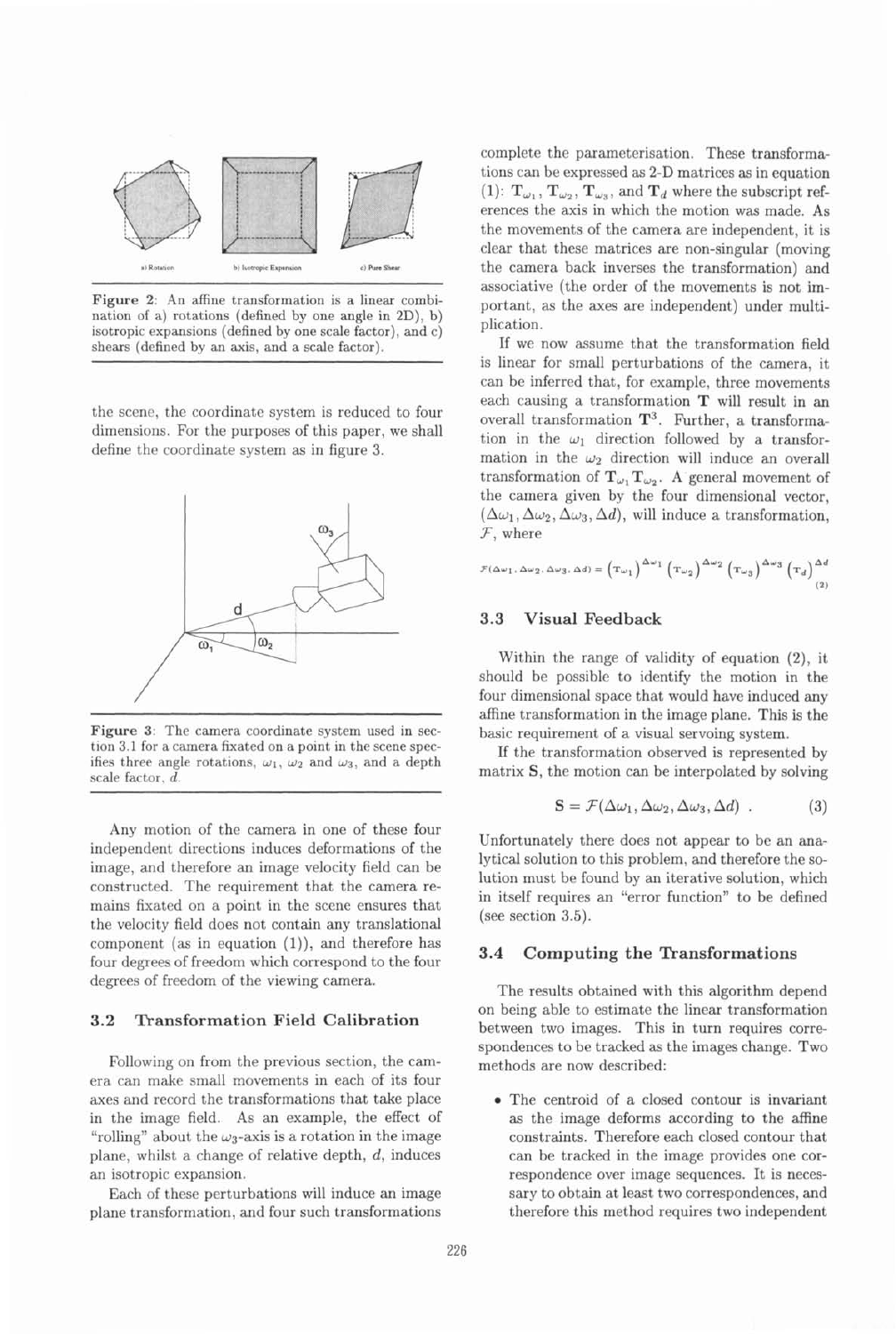closed B-spline snakes [4] to follow two contours on the surface of interest. In practice, most real surfaces have many suitable contours to track, which makes this method viable, but computationally expensive.

**A** large number of matches can be obtained by considering the control points of one B-spline snake to provide correspondences between the images. The Aperture Problem [l] shows that this method should not be accurate, as the snake has no way of extracting the component of velocity tangential to the curve. However the errors can be minimized by ensuring that the second differential of the contour position is as large as possible (i.e. that the curve does not have long smooth regions), and in prac. tice the method has been shown to work well. Constraining the snake to deform according to the restrictions of affine transformations [6] also helps solve this problem.

Both these methods provide two sets of position vectors (one for the starting image, and one for the image after the camera has been moved)

$$
\mathbf{y}_n = \left(\begin{array}{c} y_{n,1} \\ y_{n,2} \end{array}\right) \text{ and } \mathbf{y}'_n = \left(\begin{array}{c} y'_{n,1} \\ y'_{n,2} \end{array}\right) \qquad (4)
$$

where  $n = 1...m$  and m is the number of correspondences found. The transformation S is required which will transform the first image onto the second with as little error as possible. We wish, therefore, to find the transformation, S, which will minimize

$$
\sum_{n=1}^{m} |{\bf y}_n - {\bf S} {\bf y}'_n|^2 \quad . \tag{5}
$$

# **3.5 Approximating the Position Error**

In section **3.3** we introduced the relationship between the overall observed transformation, S, and the displacements,  $\Delta\omega_1$ ,  $\Delta\omega_2$ ,  $\Delta\omega_3$  and  $\Delta d$ . Equation (5) provides a good cost function, and by adjusting the variables until a minimum value is identified, very good estimates of the overall displacements are found. The problem can be expressed as:

$$
\min_{\mathbf{q}} \sum_{n=1}^{m} \left| \mathbf{y}_{n} - \left( \mathbf{T}_{\omega_{1}} \right)^{\Delta \omega_{1}} \left( \mathbf{T}_{\omega_{2}} \right)^{\Delta \omega_{2}} \left( \mathbf{T}_{\omega_{3}} \right)^{\Delta \omega_{3}} \left( \mathbf{T}_{d} \right)^{\Delta d} \mathbf{y}_{n}^{\prime} \right|^{2} \tag{6}
$$

where  $\mathbf{q} = (\Delta \omega_1, \Delta \omega_2, \Delta \omega_3, \Delta d)$ .

The calibration transformations can be found from a least squares fit to equation (5).

Techniques for solving this optimization are available, and both Hooke and Jeeves (see [2] for a description of this optimization method) and the standard non-linear least squares optimization methods have been shown to be suitable. It should be noted that equation (2) is only valid for small values of  $\Delta\omega_1$ ,  $\Delta\omega_2$ ,  $\Delta\omega_3$  and  $\Delta d$  which reduces the search region significantly.

# **3.6 Implementation**

#### **3.6.1 Algorithm**

The experiments were performed using an uncalibrated CCD camera held in the grippers of the manipulating arm of a Scorbot ER-7 robot arm. All processing is performed in real-time on a single Sun SPARCstation 20.

The following algorithm outlines one implementation of this method of visual servoing:

- 1. Initialise a closed B-spline snake around a contour feature on the surface of interest, and start to track the contour. While continually tracking the snake, the camera should be moved to the target position.
- 2. Record the target image as a set of points on the image defined by the position of the control points of the B-spline snake. **A** large number of points ensures that small errors due to the Aperture Problem will not be significant later in the experiment, and 20 points were used in our implementation.
- **3.** Perturb the camera position to a new position, ensuring that the contour is continually tracked and centered in the image field.
- 4. Perform three<sup>1</sup> calibrating motions in each of the three indepedant dimensions and measure the resulting image plane transformation of the B-spline snake for each of these motions.
- 5. The solution to equation (6) is found using the Hooke and Jeeves search method. The variables should be constrained to ensure they remain within the validity of equation (2). This part of the algorithm is the most computationally expensive, but in practice, the optimization converged within 1 to 2 seconds.
- 6. Use the motion vector obtained from the previous step to move the camera towards the target. Due to the approximations made in this algorithm, the motion vector is not exact, but it does ensure that the new camera position is closer to the target position. Repeating the algorithm allows the target position to be approached iteratively.

**<sup>&#</sup>x27;The robot arm used for these experiments only had 5 degrees of freedom, and therefore the camera position has only 3 degrees of freedom if it is fixated on a point in the scene.**